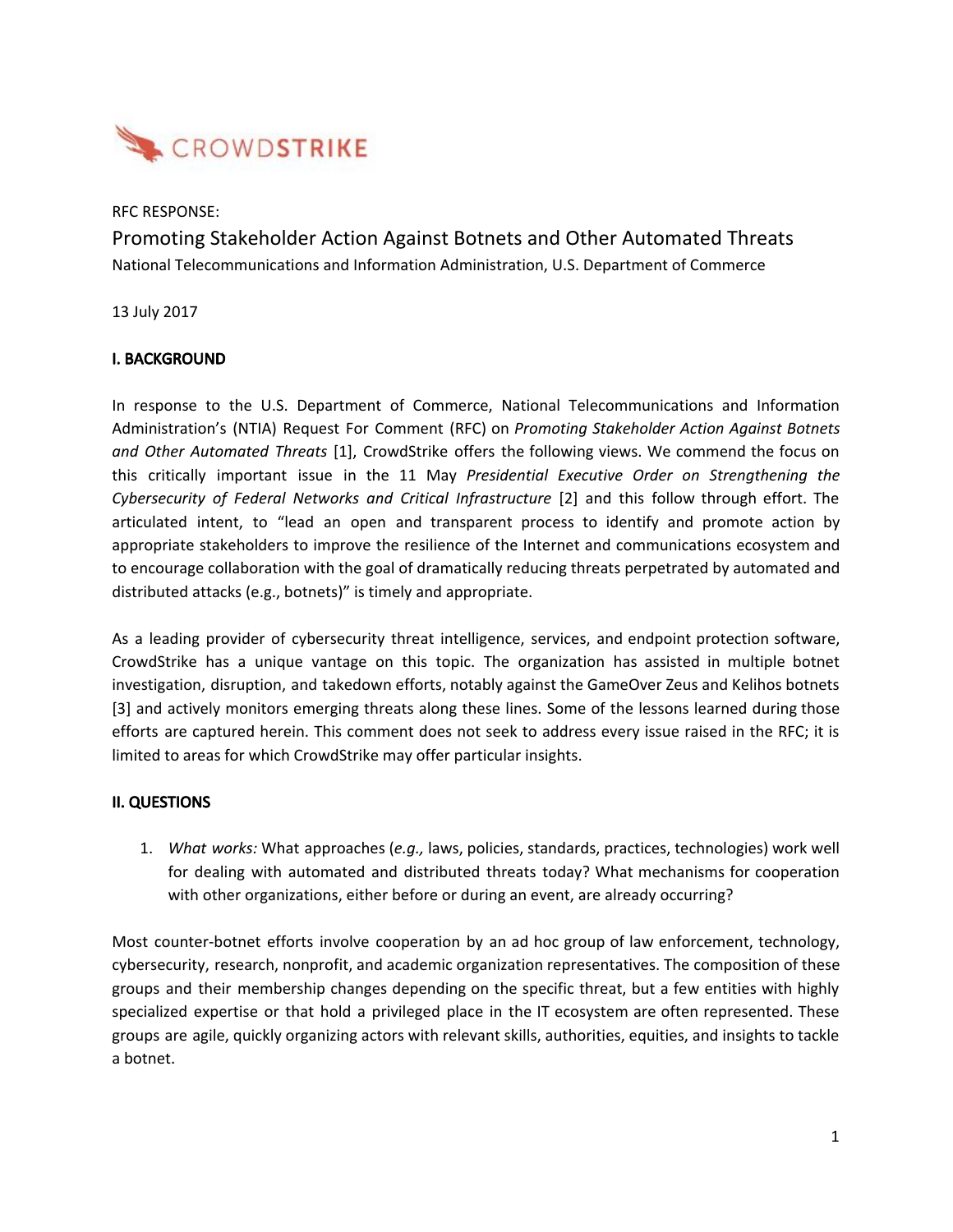Such ad hoc groups usually are informal, and trust is established on the basis of introduction or affiliation. From participants' point of view, essential elements include: discretion, a clear objective, equitable contributions across membership, and interaction in the context of a peer relationship. Non-government members generally participate on a pro bono basis. These entities are among the clearest positive examples of functional cybersecurity information sharing and public-private partnership.

Botnets are often quite unique, and the most sophisticated require comprehensive analysis and cooperation from a broad group of stakeholders to address. Takedown efforts may require seizure, dismantlement, or disruption of command and control (C2) mechanisms, and must be carefully sequenced. Mistakes and failures could comprise the operation and hobble future efforts, so execution tends to be slow and deliberate.

2. *Gaps:* What are the gaps in the existing approaches to dealing with automated and distributed threats? What no longer works? What are the impediments to closing those gaps? What are the obstacles to collaboration across the ecosystems?

Without concerted action, the botnet problem will not be solved in the near term, as law enforcement and the security community lack the incentives and resources to respond to every instance. Botnets often exploit common vulnerabilities, so successfully combatting one botnet may mean its nodes are later simply compromised by a different botnet. Therefore, resources and efforts should be carefully prioritized. Factors like virulence, application or potential application for malicious ends (e.g., observed usage in severe distributed denial of service (DDoS) attacks is more urgent than usage for SPAM distribution), or persistence might inform prioritization schemes. Moreover, there should be a process for expediting community efforts to combat particularly dangerous examples.

Unfortunately, security talent is not evenly spread across affected industry sectors, therefore impairing botnet response capabilities. Additional dedicated investigative and prosecutorial resources with subject matter expertise and a clear mandate would help regularize counter-botnet activities and help increase success rates.

At present, no entity has the mandate or capacity to help remediate compromised machines. Common practice is to notify Internet Service Providers (ISPs) when Internet Protocol (IP) addresses they serve are associated with botnets, and they in turn notify the victims. This notification process is handled differently throughout the ecosystem, but it is clear that many machines are never remediated. Universal botnet reporting protocols, victim notification processes, and expedited network mitigation techniques are necessary to ensure botnets cannot wreak sustained havoc like today's ad hoc responses to an automated threat.

3. *Addressing the problem:* What laws, policies, standards, practices, technologies, and other investments will have a tangible impact on reducing risks and harms of botnets? What tangible steps to reduce risks and harms of botnets can be taken in the near term? What emerging or long term approaches may be promising with more attention, research, and investment? What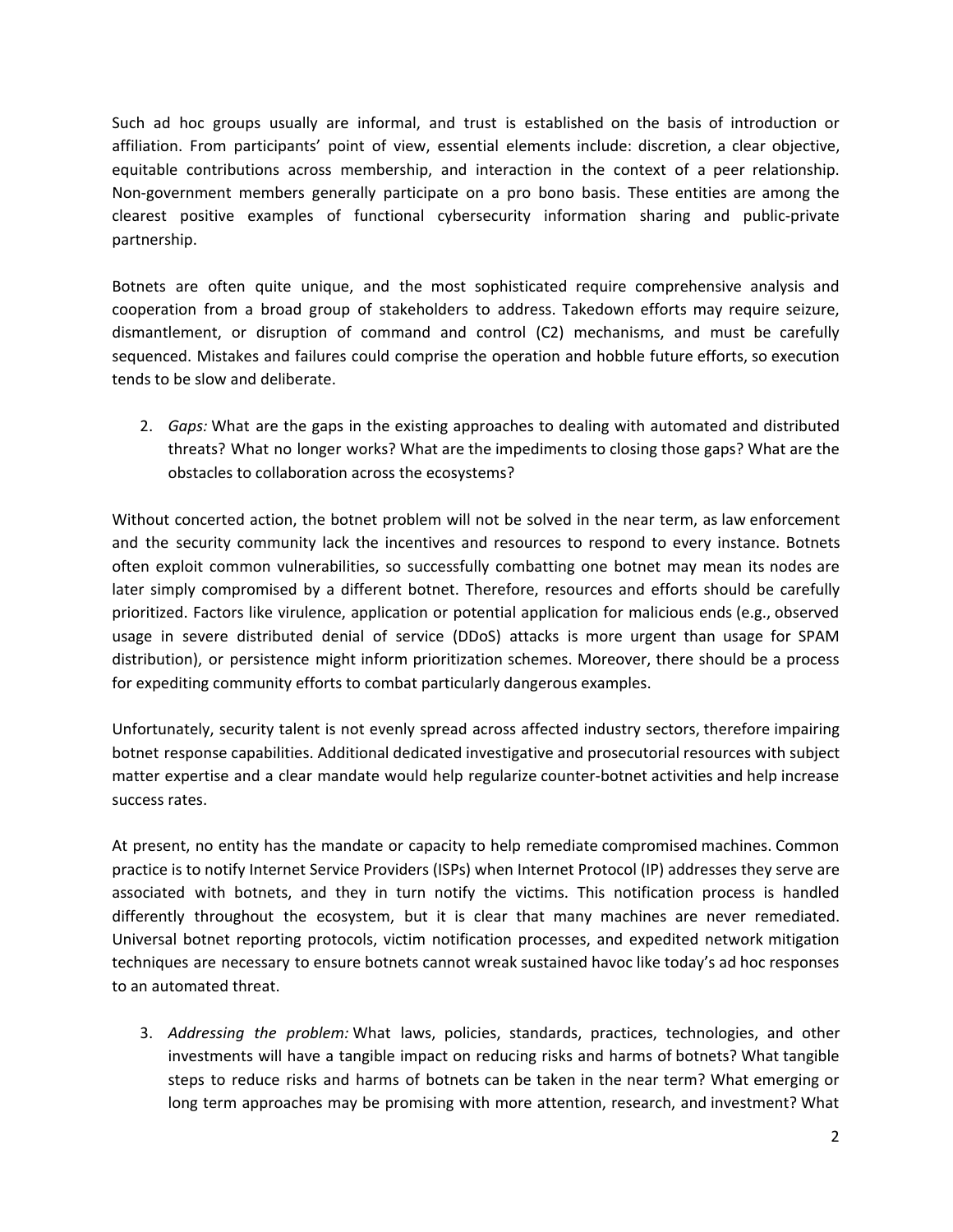are the public policy implications of the various approaches? How might these be managed, balanced, or minimized?

CrowdStrike proposes that the security and law enforcement community bring more energy to this fight. A serious commitment from law enforcement and the security community to attempt to take down one botnet every week would be a "game changer." Moreover, it should be the policy of the U.S. government to deny a safe haven to botnet operators on U.S. Internet infrastructure, such as U.S.-based web hosting companies. These goals are ambitious relative to the status quo, but not impossible. Ultimately, focusing on such initiatives would provide a powerful organizing principle for decision makers across government and industry, going well beyond botnets and automated threats to catalyze a seismic shift in cybersecurity.

The future of botnet prevention and broader cybersecurity is dependent upon shifting security responsibilities away from vulnerable end user victims to those best able to help. It is necessary to enhance centralized mitigation efforts, but the problem must be addressed at all levels. Specific to infrastructure, it is critically important for network operators to heed to the security community's call for the adoption of anti-spoofing measures such as BCP38, BCP84, and SAC065 to prevent source address spoofing, which plays a significant role in denial of service reflection and amplification attacks. Whereas, for end users, vendor managed, next generation endpoint security solutions, like CrowdStrike's Falcon platform, can leverage advanced endpoint detection and response (EDR), machine learning, and managed threat hunting to detect and defeat adversary activity without relying upon the end user to patch software, quarantine malware, or report suspicious machine behavior. This is particularly important because not all botnets have an architecture or C2 that is susceptible to a centralized means of dismantlement. Peer-to-peer (P2P) botnets, for example, present unique challenges in this regard.

Recent gains in traditional endpoint protection soon may be offset by the adoption of vulnerable Internet of Things (IoT) devices. This is a complex phenomenon in and of itself but one for which the threat vector may be mitigated by injecting transparency into the marketplace. For example, the use of device security ratings may inform consumers as they make their purchases. Equipped with such information, major retailers might consider flagging items that appear to have poor security, or not carry them at all, in order to enhance vendor accountability for enhanced security practices.

4. *Governance and collaboration:* What stakeholders should be involved in developing and executing policies, standards, practices, and technologies? What roles should they play? How can stakeholders collaborate across roles and sectors, and what should this collaboration look like, in practical terms?

Botnets affect a wide range of stakeholders, from Internet infrastructure providers such as ISPs, domain name registries and registries, and hosting providers to victimized individuals and organizations unwittingly providing attack vectors, as well as responding law enforcement organizations. These stakeholders can be flexibly incorporated into the ad hoc working groups that exist today. Most major organizations have formal security teams that can coordinate, although maturity and capacity vary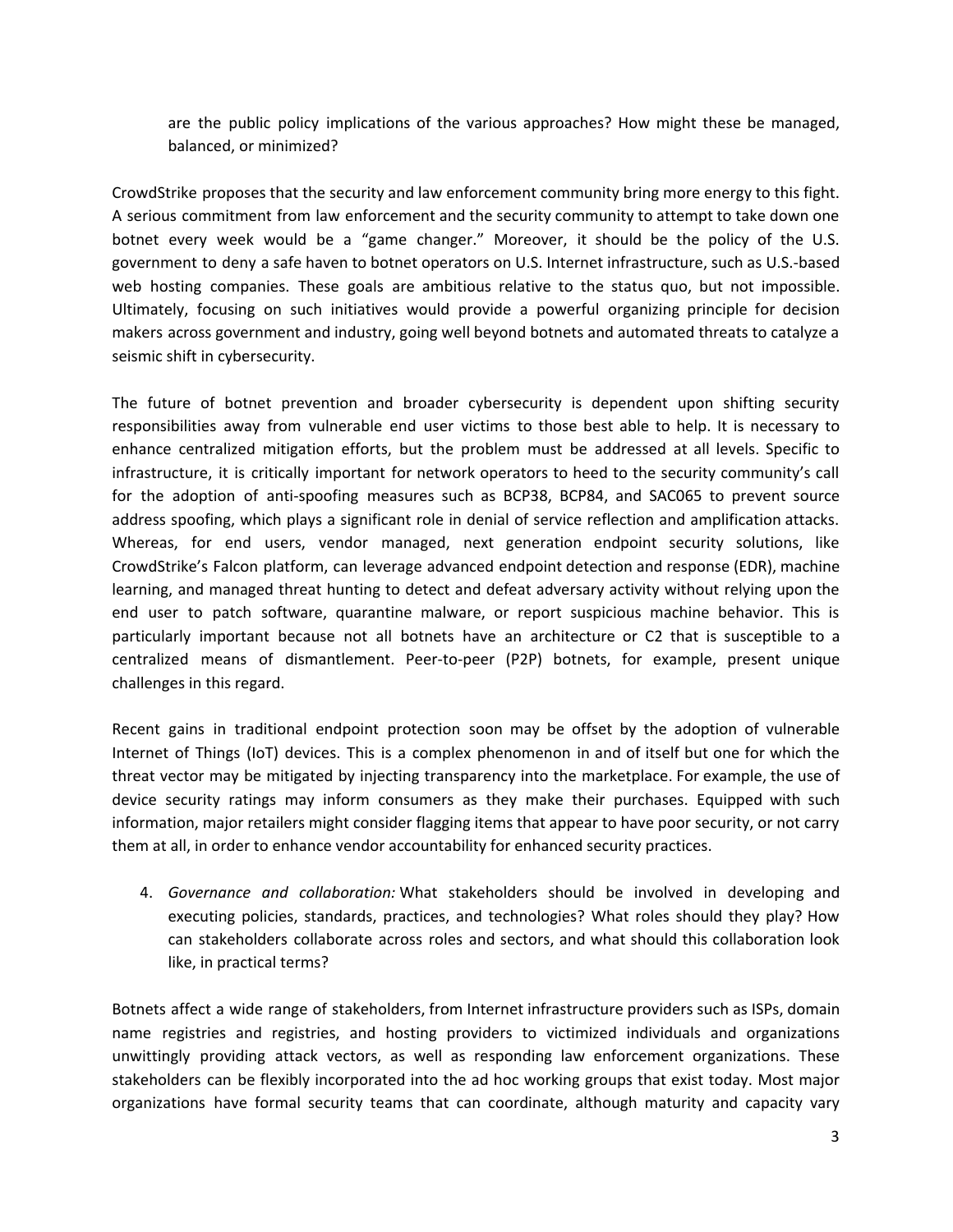greatly across different organizations. The ability to bring new organizations into the fold is important because, for example, new web services or platforms are frequently leveraged by botnets for C2, and coordinating with a newly-implicated firm's security team may be essential for a successful takedown effort. From stakeholders' vantage, expertise—and in the case of government stakeholders specifically, authorities—are generally varied and specific enough to minimize the need for formal roles.

From an institutional standpoint, the absence of a standing organization may hinder process formalization or compromise the capture of institutional knowledge. To these ends, there is probably room for a strengthened architecture for counter-botnet efforts. Previous "lessons learned" documents and papers summarize a variety of different options for how to achieve this, and some existing entities hold informal leadership roles in this space. Enhanced capacity to maintain current points of contact, strengthen relationships between stakeholders, develop institutional knowledge across disparate efforts, and allocate resources would help. This may require additional resources.

5. *Policy and the role of government:* What specific roles should the Federal government play? What incentives or other public policies can drive change?

The most important thing the Federal government can do in this area is to approach the issue with more urgency (e.g., to carry out one major takedown per week as proposed above.) Within the interagency process, relevant government entities should be tasked to report on what it would take to meet this operational tempo. Those answers should inform institutional changes, a review of relevant authorities, resourcing questions, and so on. From the government's perspective, another incentive to move more aggressively would be to head off periodic instances of vigilantism, which have the potential to erode norms, cause damage, or create strategic instability.

Balancing a more aggressive counter-botnet policy against the need to dedicate resources toward combatting other threats, like targeted intrusion activity, is critically important. Achieving a policy this ambitious therefore requires "scaling up" investigatory talent at the government's disposal. This can be achieved through enhancing the existing federal workforce or supplementing it. Effectively leveraging outside expertise is important, particularly given that many private institutions are willing to cooperate with and assist these efforts on a pro bono basis. Notably, cybersecurity information sharing concerns are abated in this context, where questions of liability and competition issues part and parcel to targeted intrusion activity do not apply.

As in other areas, attribution plays an important role in combating botnets. The ability to hold perpetrators accountable is key to meaningful change. For example, the fourth attempt to disrupt the Kelihos botnet was ultimately successful because the criminal actor was arrested in tandem with a technical operation. Even targeted publicity against bad actors is useful. The FBI's "Cyber's Most Wanted" program is a powerful example of how to increase the costs to perpetrators even as they remain inaccessible to law enforcement. Rewards appear to be underutilized in this context. The \$3 million offered for information leading to the arrest and/or conviction of Evgeniy Bogachev [4] of the GameOver Zeus botnet complicates his efforts to travel internationally, utilize the international financial system, and participate in the loosely-affiliated criminal networks common in high-end cybercrime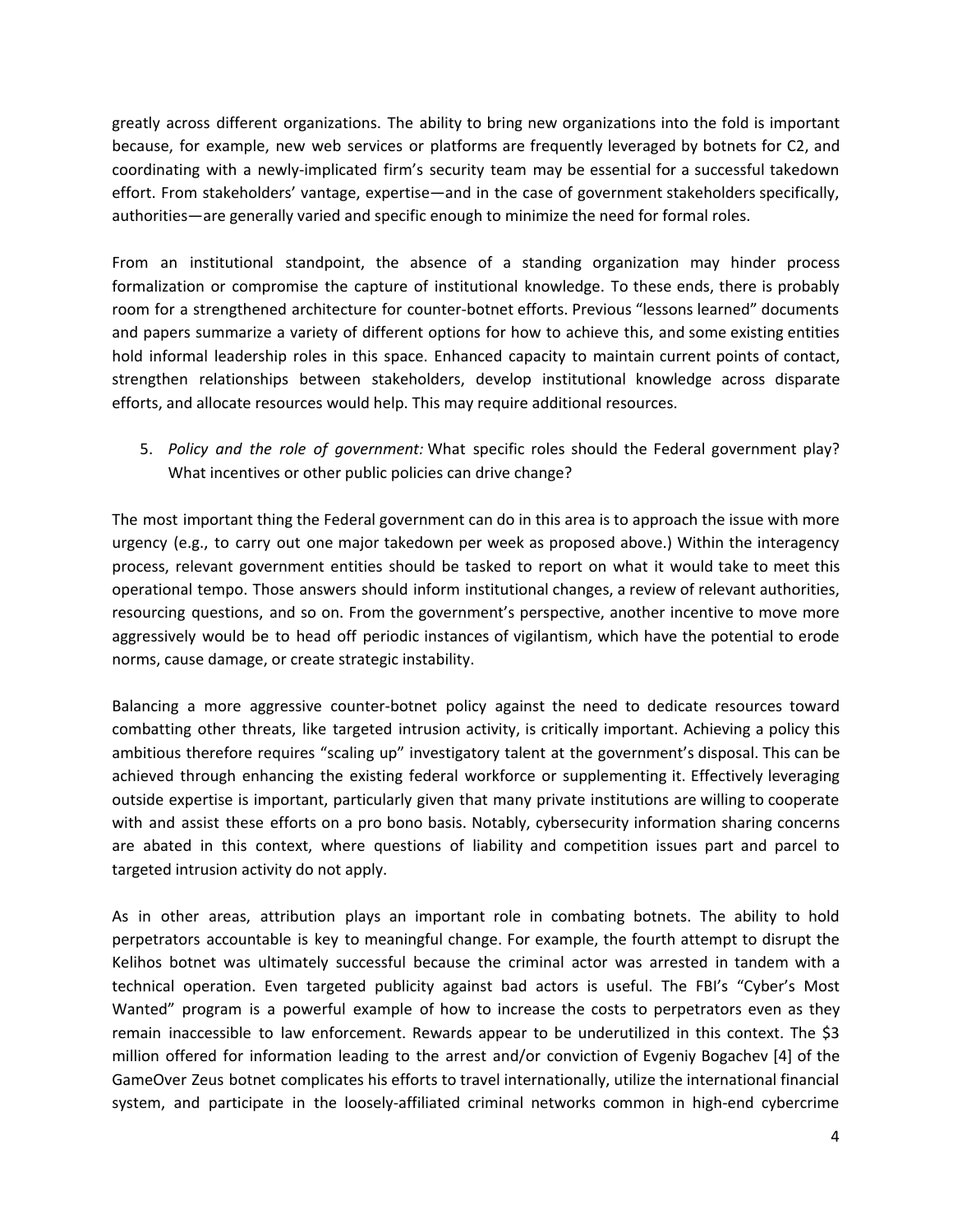schemes. More broadly, it is important to focus on extracting intelligence from and disrupting criminal coordinating ecosystems.

The Federal government should utilize its significant purchasing power to incentivize better security practices and technologies from all industries. Specifically, the Federal government can incorporate anti-botnet best practices and state of the art cybersecurity standards into its purchase requirements for software and hardware, such as endpoints, routers, and any devices that could serve as a botnet attack vector. A concerted, focused effort to increase and enforce such standards can have a positive impact on the cybersecurity posture of industries and contractors seeking government business, thereby more broadly providing positive externalities to non-government consumers. However, recent history, such as with regard to IPv6 adoption, demonstrates that the Federal government must scrutinize its vendors to distinguish between the purported *capabilities* of a product or service and the actual, proven deployment of requisite technologies.

6. *International:* How does the inherently global nature of the Internet and the digital supply chain affect how we should approach this problem? How can solutions explicitly address the international aspects of this issue?

Combatting global botnets and automated threats requires a high degree of collaboration across foreign government, industry, and nongovernmental partners. Linguistic, legal, and policy differences always have the potential to pose challenges. But in practice, cooperation works reasonably well, particularly on an industry-to-industry basis.

Mutual legal assistance treaty enhancements or reforms might speed international law enforcement efforts, increasing the rate of successful arrests. Whether through increased staffing or other means, it is necessary to ensure that MLATs can be prioritized and processed rapidly when digital evidence is involved. Given the near consensus on the need to combat botnets, particularly relative to inherent challenges in addressing targeted intrusion activity, governments have the opportunity to utilize counter-botnet initiatives as confidence building measures between technical agencies. It is important to make progress on this issue now, as the window for action may be closing. Over past few years, nation state actors have increasingly leveraged botnets generally and DDoS attacks specifically. In some instances, CrowdStrike has observed state actors piggybacking on traditional criminal botnet infrastructure, searching compromised hosts for information or access of potential interest, sometimes only in highly-localized areas. Such developments may eventually complicate international cooperation or narrow the base of potential participants.

Globally, domain names often play a role in the command-and-control of botnets. Consequently, it is important for the Federal government to use its influence in the Internet Corporation for Assigned Names and Numbers (ICANN) Governmental Advisory Committee (GAC) to advocate for policies that incentivize domain name registries and registrars to play a proactive role in preventing malicious registrations before they are used for botnet infrastructure. Moreover, the Federal government should encourage all parties involved in ICANN's multistakeholder community to collaborate on an anti-botnet initiative.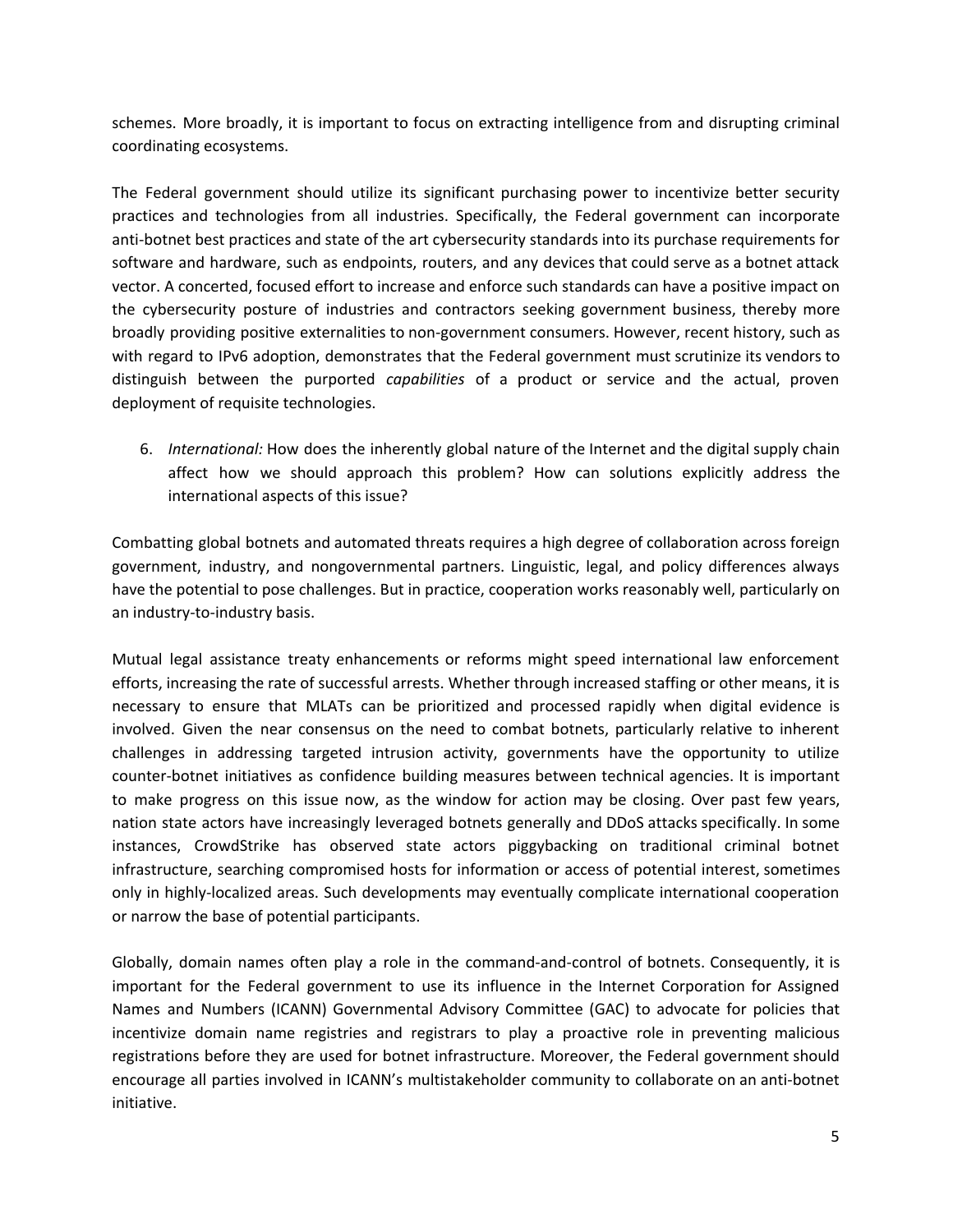7. *Users:* What can be done to educate and empower users and decision makers, including enterprises and end consumers?

Decision makers should study past counter-botnet efforts and codify lessons learned. CrowdStrike supports continued user education, but recognizes that there are limitations on the extent to which users can protect themselves, and security practitioners should be careful not to victim-blame. In parallel, the community should place greater emphasis on victim notification and cleanup efforts, even if that inconveniences users. Relying on the eventual "decay" of infected hosts is a weak solution; as we approach the 10 year anniversary of the advent of Conficker, variants still appear to infect a million or more nodes. The problem will not just go away over an acceptable timeframe. As threats become more sophisticated, the burden falls increasingly on tech companies, security providers, and enterprises, in some instances enabled by governments.

As with other common problems, it is critical to move away from the failing status quo model of victim self-help and post-damage mitigation to a future in which those most capable of protecting infrastructure and endpoints are empowered and incentivized to stop botnets and the automated threats of tomorrow. A winning strategy depends on prioritizing the issue, enhancing law enforcement resources, encouraging industry best practices, promoting device security transparency, and shifting toward vendor managed next generation cybersecurity technologies.

## III. FURTHER INFORMATION

CrowdStrike is the leader in next-generation endpoint protection, threat intelligence and response services. CrowdStrike's core technology, the CrowdStrike Falcon™ platform, stops breaches by preventing and responding to all attack types – both malware and malware-free. CrowdStrike has revolutionized endpoint protection by being the first and only company to unify three crucial elements: next-generation AV, endpoint detection and response (EDR), and a 24/7 managed hunting service — all powered by intelligence and uniquely delivered via the cloud in a single integrated solution.

Falcon uses the patent-pending CrowdStrike Threat Graph™ to analyze and correlate billions of events in real time, providing complete protection and five-second visibility across all endpoints. Many of the world's largest organizations already put their trust in CrowdStrike, including three of the 10 largest global companies by revenue, five of the 10 largest financial institutions, three of the top 10 health care providers, and three of the top 10 energy companies. CrowdStrike Falcon is currently deployed in more than 176 countries.

We Stop Breaches. Learn more: [www.crowdstrike.com](http://www.crowdstrike.com/).

### IV. NOTES